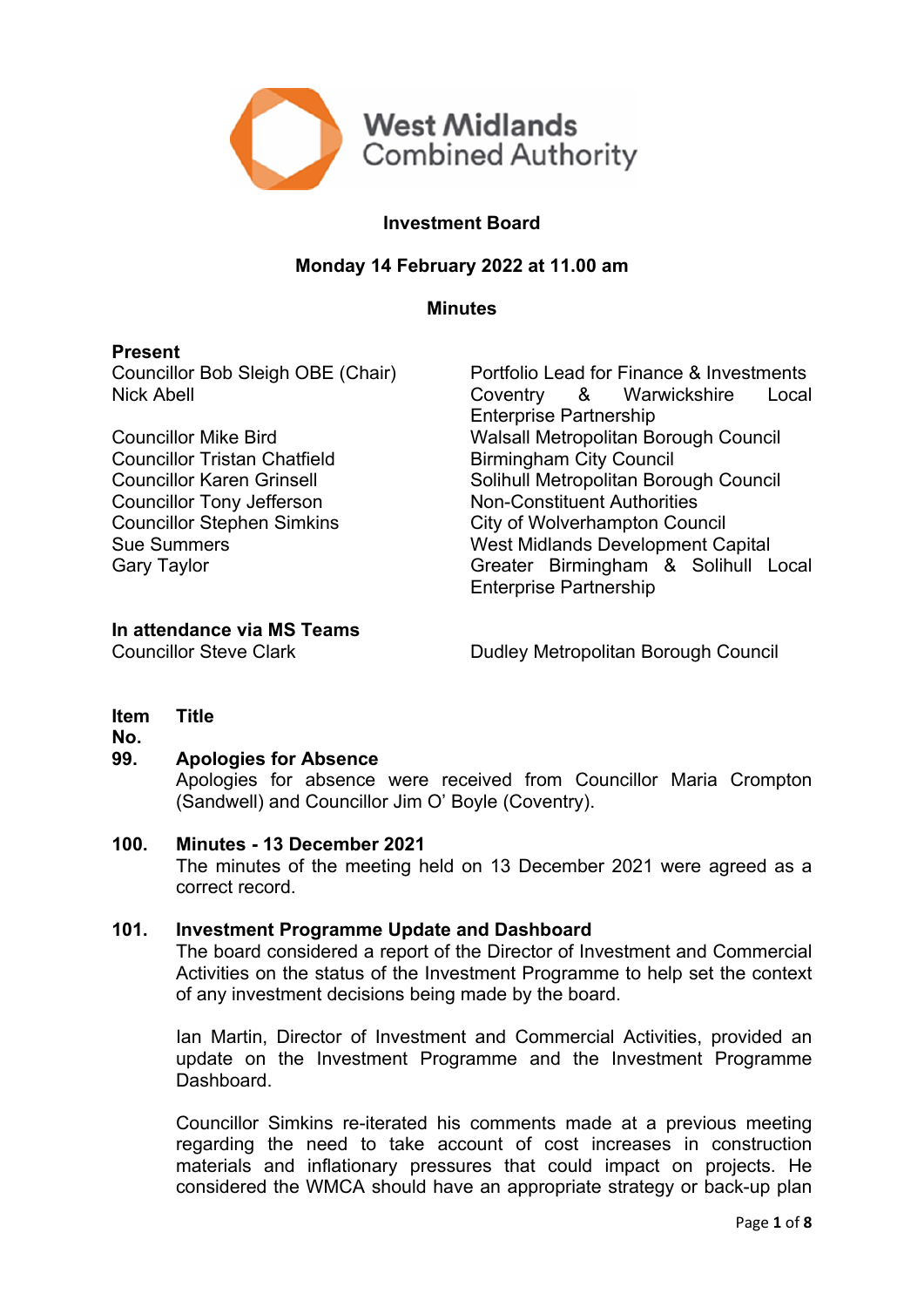in place.

Ian Martin explained that the Project Sponsor was responsible for any cost overruns and good value engineering was undertaken on projects. He advised that contingency was also built into projects and not all projects in the Investment Programme were capital projects.

The Chair also reminded members that any unallocated funding would be reported back to this board as a change request. He considered it would be helpful for the board to fully understand the process of how cost changes impact on the Investment Programme and asked that Ian Martin prepare a briefing note on the matter for a future meeting.

Ian Martin undertook to provide the briefing note and advised this would include the monitoring and evaluation of projects and the funder of the last resort.

Resolved:

1. That approval by the WMCA Board and under delegated authority by WMCA Officers of the business case submissions disclosed in section 3 of the report be noted;

2. That the WMCA Investment Programme funding status and current affordable limit as outlined in section 4 of the report be noted;

3. That the status of the City Region Sustainable Transport Settlement ('CRSTS) as outlined in section 4 of the report be noted;

4. That the Regional Investment Programme delivery update detailed within this report and appendices (including the project-level summary within the WMCA Investment Programme dashboard at Appendix 4) be noted and

5. That a briefing note be submitted to a future meeting that outlines the process for managing cost changes of projects within the Investment Programme.

# **102. WMCA Collective Investment Fund (CIF) - Dashboard**

The board considered a report on the Collective Investment Fund dashboard (public iteration) as at 1 February 2022.

Resolved: That the report be noted.

**103. WMCA Brownfield Land and Property Investment Fund (BLPDF) - Dashboard**

The board considered a report on the Brownfield Land and Property Development Fund dashboard (public iteration) as at 1 February 2022.

Resolved: That the report be noted.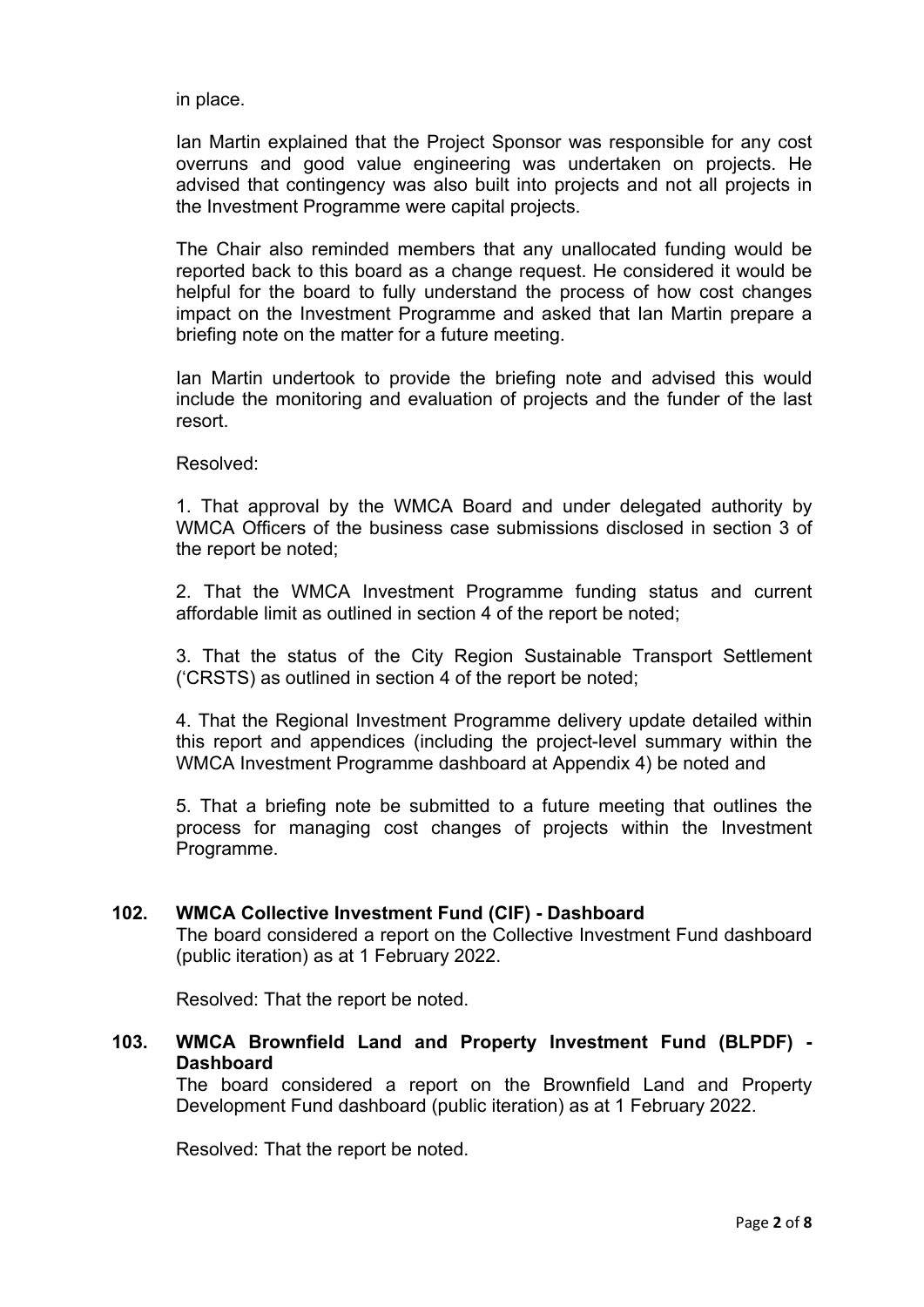# **104. WMCA Revolving Investment Fund (RIF) - Dashboard**

The board considered a report on the Revolving Investment Fund dashboard (public iteration) as 1 February 2022.

Resolved: That the report be noted.

## **105. Presentation : Coventry City of Culture Trust Project**

The board received a presentation from Martin Sutherland, Laura McMillian (Coventry City of Culture Trust) and David Nuttall (Coventry City Council) that provided an overview of Coventry City of Culture to date. This included the story so far, details of events, income and expenditure, how it is 'levelling up' support across sectors and communities, key performance indicators, legacy planning, agreed principles and the next steps.

The board noted the processes that are in place for measuring the legacy of the project, engagement with all sectors in the community and the strong sense of civic pride that has been evidenced in surveys undertaken to date.

The Chair thanked Martin, Laura and David for their informative presentation that was welcomed by the board and wished them well for the future.

Resolved: That the presentation be noted.

#### **106. Exclusion of the Public and Press** Resolved:

That in accordance with Section 100A(4) of the Local Government Act 1972, the press and public be excluded from the meeting during the consideration of the following items of business as they involve the likely disclosure of exempt information relating to the business affairs of any particular person (including the authority holding that information).

### **107. Drywall Steel Sections Ltd**

Kieren Turner-Owen (West Midlands DC) presented a report that sought approval of a loan from the Collective Investment Fund (CIF) to develop land off Spring Road, Wolverhampton, into a new purpose built factory for the applicant plus a further 15 SME commercial starter units of various sizes creating new opportunities for employment space.

It was noted that the loan funding was conditional upon the applicant being awarded grant funding from the Black Country LEP and with regards to security, the WMCA would hold the first charge over the land along with an appropriate debenture/cross guarantee. The WMCA would also be provided with a cost overrun guarantee from the company.

### Resolved:

1. A loan from the CIF fund, for the amount specified in the report, be allocated to develop c4.4 acres of current disused sports field/brownfield land in Wolverhampton, to provide a new purpose-built factory for the borrower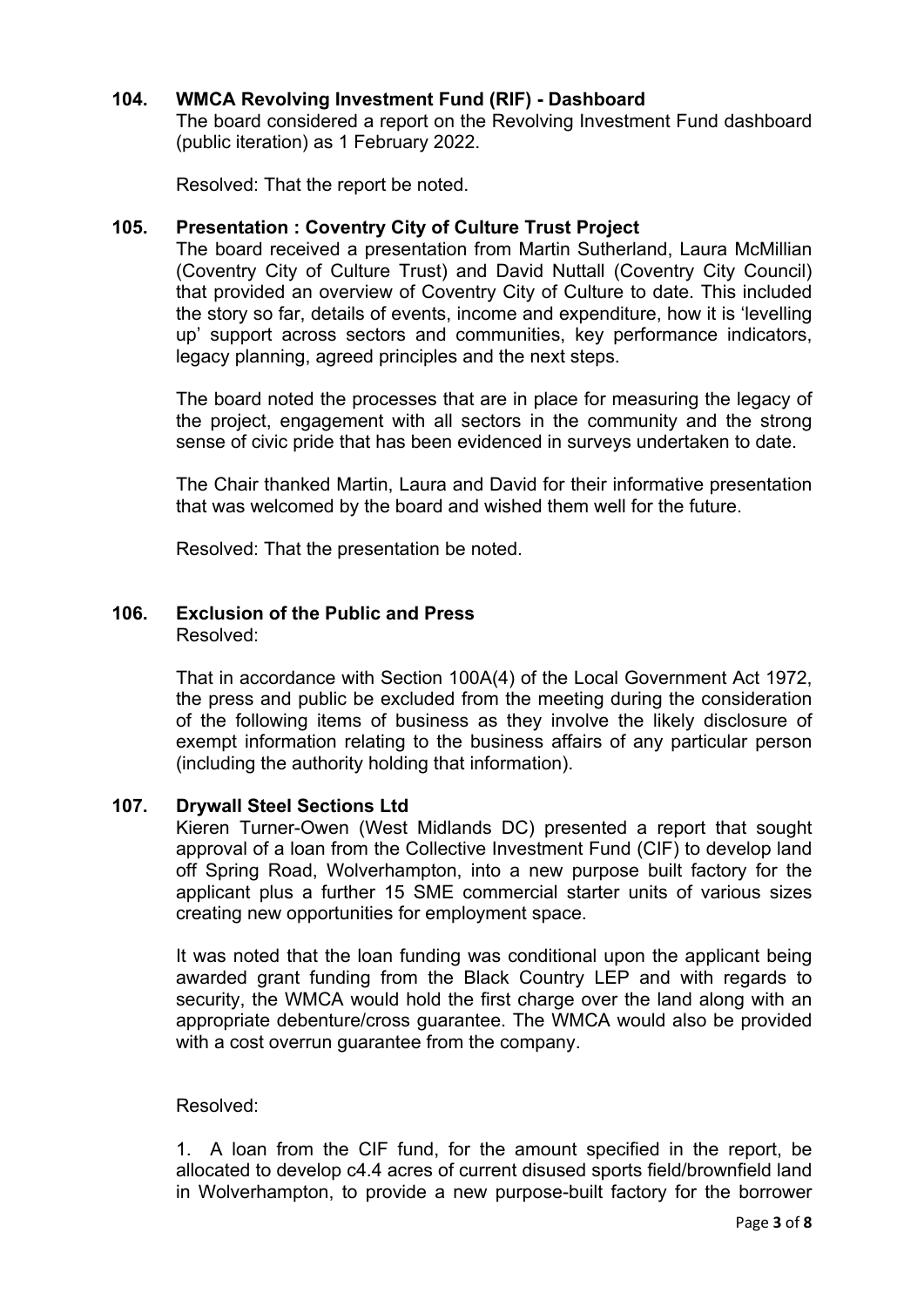and a further 15 commercial starter units of various sizes, creating new opportunities for employment space be approved;

2. The report presented to Investment Panel included an application to the Brownfield Land Property Development Fund that is no longer progressing due to the unavailability of funds and a concurrent application by the Black Country LEP for grant funding from their own resources be noted;

3. That loan funding approval is subject to the Black Country LEP grant funding in due course amongst other usual terms be noted and

4. The proposal carries the support of the WMCA's Investment Panel be noted.

### **108. Phoenix Park**

The board considered a report of the Director of Housing and Regeneration that sought grant investment from the Brownfield Housing Fund to deliver the remediation and abnormal costs of construction to unlock the Phoenix Park site in Birmingham, delivering commercial space and jobs.

Councillor Chatfield reported that whilst he was fully supportive was of the application, he was disappointed that the applicant's company was based off-shore.

Gary Taylor noted that the board has no previous experience of awarding grants in these circumstances and considered that a precedent needs to be set. He added that the report was also missing the usual sales demand/exit assumption tables which show profit against yield and rents that should have be included in the report.

Councillor Simkins felt that the agreed clawback/overage for a 5-year period was too short and should be reviewed accordingly given the situation.

Councillor Bird reported of the need for the board to be sighted on the applicant's financial holdings that were off-shore.

Nick Abell also considered the board should be aware of the applicant's beneficial interests and that any profits secured from grant should be retained as long possible as suggested by Councillor Simkins.

The Chair reported that in the light of the comments made by the board, he would defer the decision on the report to the next meeting to enable the additional information requested by members to be provided.

Resolved : That the report be deferred to the next meeting.

# **109. Black Country Living Museum Forging Ahead**

The board considered a report of the Director of Housing and Regeneration that sought approval of grant funding from the Brownfield Housing Fund to support the redevelopment of the Black Country Living Museum, Dudley that would deliver 30 FTE jobs in line with SCF requirements.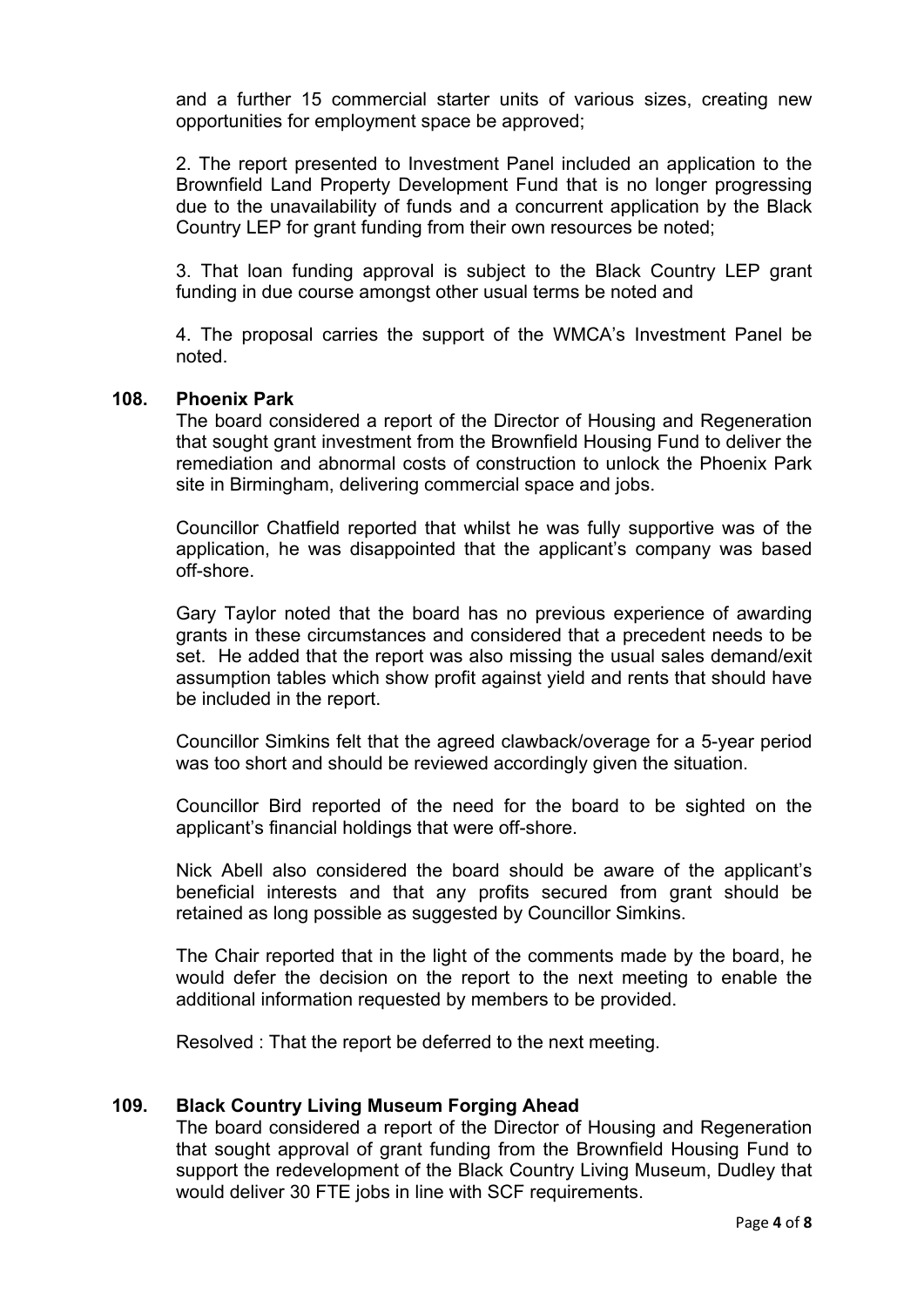It was noted that grant funding was required for remediation works for onsite contamination and was based on the 'funder of the last resort'. The funding would form part of a pre-existing funding package that is already in place including the National Lottery Heritage Fund, Black Country LEP, Arts Council England and Dudley MBC.

## Resolved:

1. A grant from the Brownfield Land Housing Fund for the maximum amount specified in the report, to support the redevelopment of the Black Country Living Museum that delivers 30 FTE jobs in line with SCF requirements be approved;

2. The funding is fully compliant with the WMCA Single Commissioning Framework be noted;

3. Dudley Metropolitan Borough Council is fully supportive of this application be noted and

4. The funding allocation represents an absolute maximum and that further negotiations would seek to reduce the allocation be noted.

## **110. OBC : EV CATS- Electric Vehicle Charging Area Transit Stations**

The board considered a joint report of the Investment and Commercial Activities Director and TfWM Director of Policy, Strategy and Innovation that sought approval to progress the Outline Business Case for Electric Vehicle Charging Area Transit Stations (EVCATS) to the WMCA Board.

It was noted that the Outline Business Case seeks a non-refundable grant from City Region Sustainable Transport Settlement (CRSTS) and grant funding from WMCA Brownfield Land and Property Development Fund (BLPDF) to support the creation of ten (10) Electric Vehicle Charging Area Transit Stations (EV CATS). These will comprise of 80 to 100 ultra-rapid 150+kW chargers, with sufficient expansion space to double capacity as the market requires. The project directly supports the central government Net Zero agenda and the WMCA #2041 agenda.

The Investment and Commercial Activities Director, Ian Martin presented the need for the transit stations, the vision, investment model, funding, costs and benefits.

Councillor Simkins considered the project should be opened up to local authorities who could contribute land for the transit stations and benefit accordingly, noting Wolverhampton's success with the i54.

Ian Martin reported that One Public Estate colleagues have been involved and no suitable sites had been identified but would look to progress the matter with the Finance Directors' Group.

The board endorsed the report to go forward to the WMCA Board.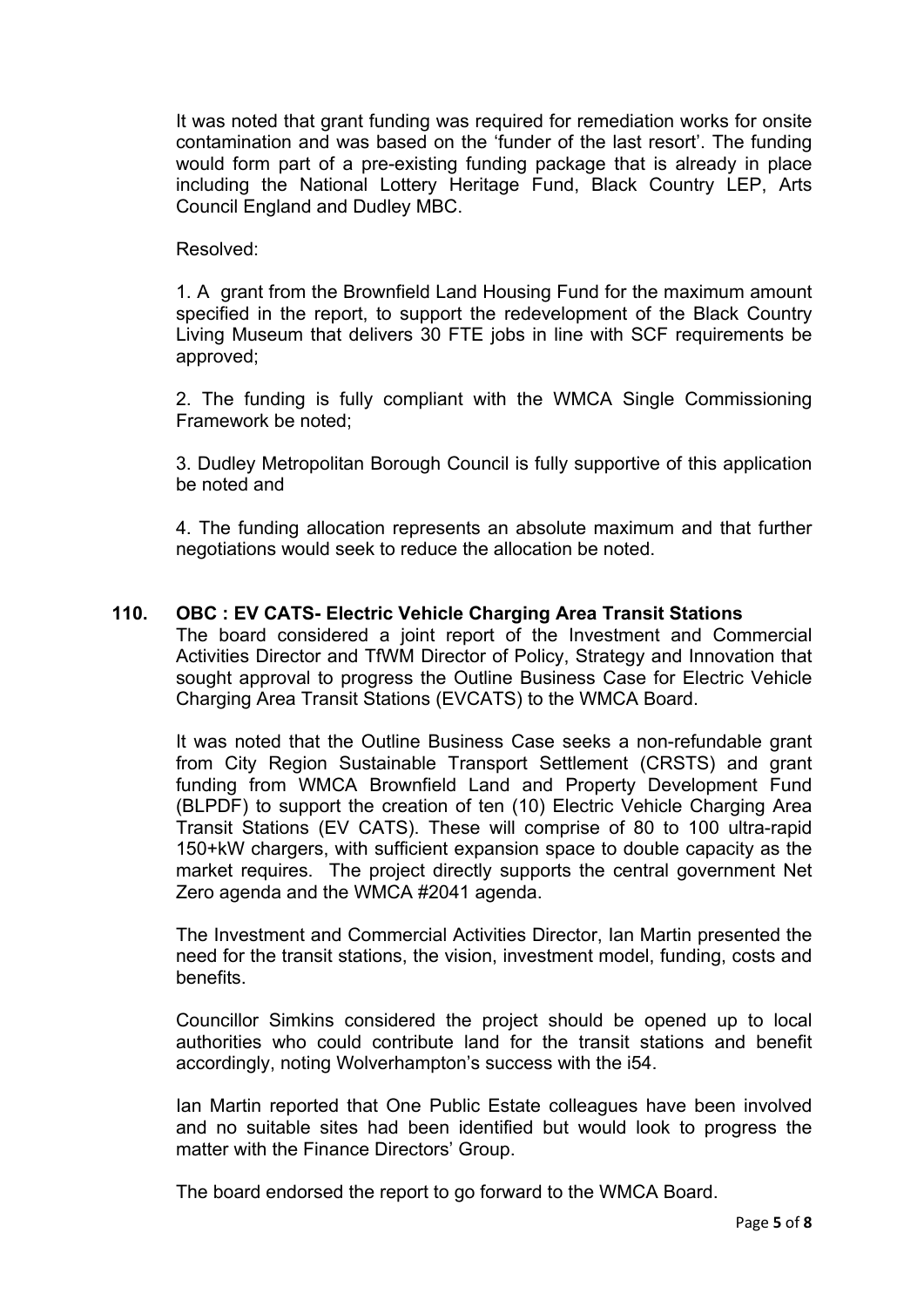Recommended:

1. The investment of the sum specified in the report from the City Region Transport Settlement (CRSTS) funds in Electric Vehicle Charging Area Transit Stations (EVCATS) project, subject to overall approval of the CRSTS programme at WMCA Board where it is scheduled for March and with the full investment to be made following a Full Business Case;

2. Approval of the sum specified from the Brownfield Land and Property Fund subject to the overall approval of the CRSTS investment at WMCA Board as indicated above;

3. Approval of the sum specified in the report for site acquisition preparation and ancillary costs including set up of the Delivery Company following OBC approval at the WMCA Board and ahead of the full investment under FBC with the condition as noted above and

4. The WMCA Capital Investment specified in the report is intended to be made from WMCA borrowing and will continue to be discussed with the Finance Directors' Group until the OBC is approved at the WMCA Board in March.

**111. Sprint -A34 Walsall to Birmingham and A45 Birmingham to Airport & Solihull Phase 2 Funding Confirmation (WMCA Board Report)** The board considered a report of the Managing Director, Transport for the West Midlands that sought approval to progress the endorsement of the addendums to the Sprint A34 and Sprint A45 Full Business Cases and

funding confirmation to the WMCA Board in March.

The Senior Manager-Sprint Development, Tom Skidmore and the Director of Programme Development and Delivery, Sandeep Shingadia presented the report.

In relation to an enquiry from Councillor Chatfield as to whether there was a fall-back position if the City Region Sustainable Transport (CRST) allocation was not approved, Sandeep Shingadia advised that a report would be submitted on CRSTS funding to the WMCA Board next month and the project met the funding objectives so was confident approval would be given. If the allocation was not made, other funding opportunities would need to be explored.

The board endorsed the report for submission to the WMCA Board.

Recommended :

1.Endorsement of the addendums to the Sprint A34 and Sprint A45 Full Business Cases which detail the second stage of delivery for 2024, including the bus priority interventions, cycling and walking infrastructure, signal upgrades, shelter enhancements, ticket machines and utility diversions;

2. Approval of the specified sum from City Region Sustainable Transport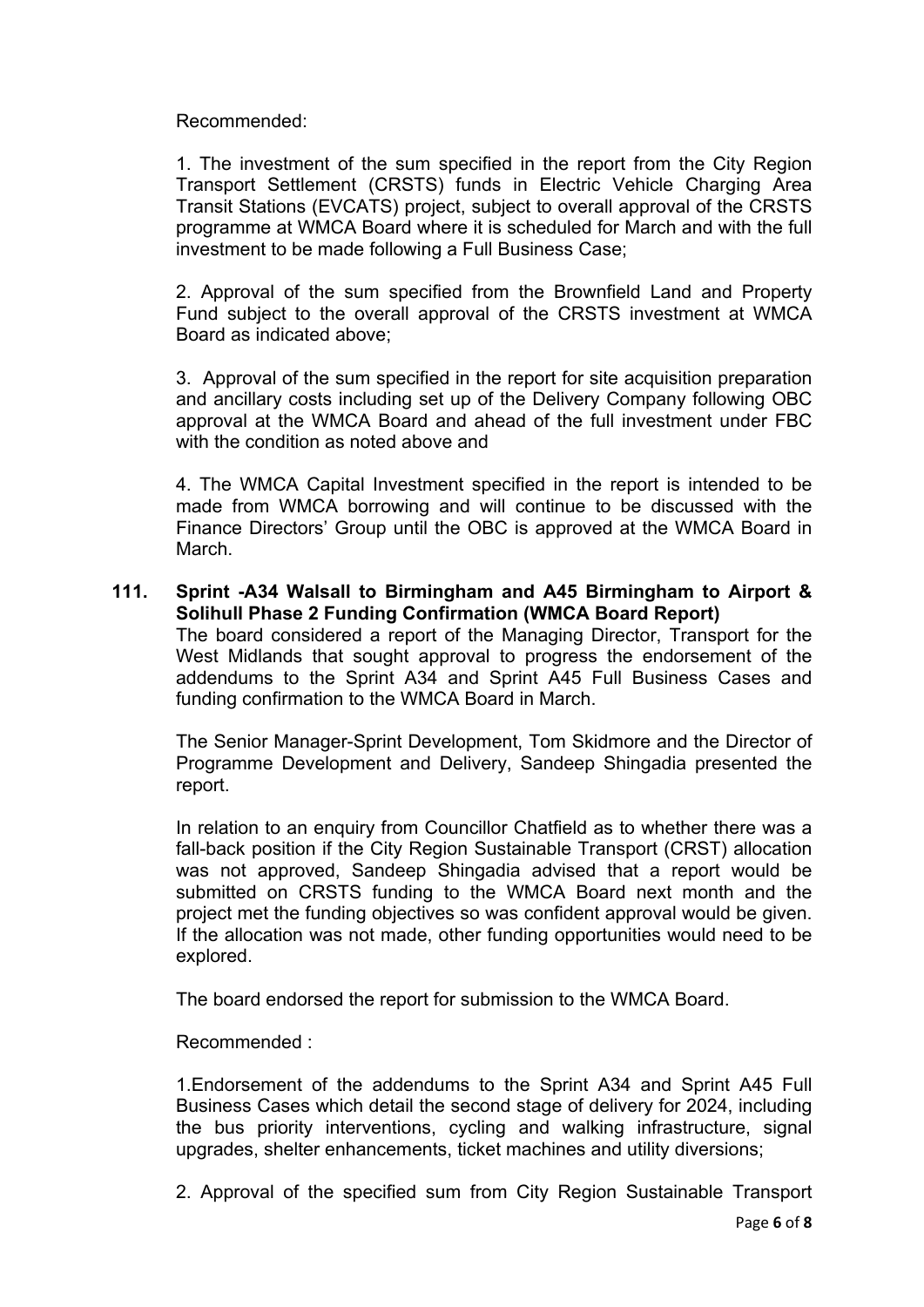Settlement allocation for the delivery of Phase 2 of the A34 Walsall to Birmingham Sprint scheme;

3. Approval of the specified sum from City Region Sustainable Transport Settlement allocation for the delivery of the A45 Birmingham to Airport and Solihull Sprint scheme;

4.To note construction and utility costs for the scheme are not yet finalised, the project team might need to flexibly manage the scope of the scheme in order to maintain the overall budget;

5. To note the inclusion of additional cycling and walking measures within Phase 2 delivery and

6. Approval of the delegation of authority to officers as set out in the report.

### **112. West Midlands Investment Prospectus**

The board considered a report of the Director of Housing and Regeneration that sought comments and endorsement on the draft version of the West Midlands Investment Prospectus.

The report provided an overview on the project, the timeline for engagement and delivery and the latest draft version of the Investment Prospectus.

The board received a presentation from Graham Russell, Amion Consulting, that outlined the background to the regional Investment Prospectus, the structure of the document and next steps.

It was noted that the Investment Prospectus was in a new format and would be a more market facing document that was aimed at the private sector, especially the investment market. The investment opportunities across the region would inform project sheets that would be co-developed with each relevant local authority/and or project sponsor and be finalised for the launch and publication of the document in early March 2022.

### Resolved:

1. The positive progress and substantial engagement to date on the West Midlands Investment Prospectus 2022 project be endorsed;

2. The Investment Prospectus is one of the key deliverables for the Housing and Land Delivery Board in 2021/22 which as in previous years will play an important role in attracting private sector investment and Government interest to the region be noted;

3. The extensive engagement plan and project timeline for delivering the West Midland Investment Prospectus as it nears a launch in March 2022 be noted;

4. The latest design and draft of the West Midlands Investment Prospectus based on the structure set out in section 3 of the report be endorsed and